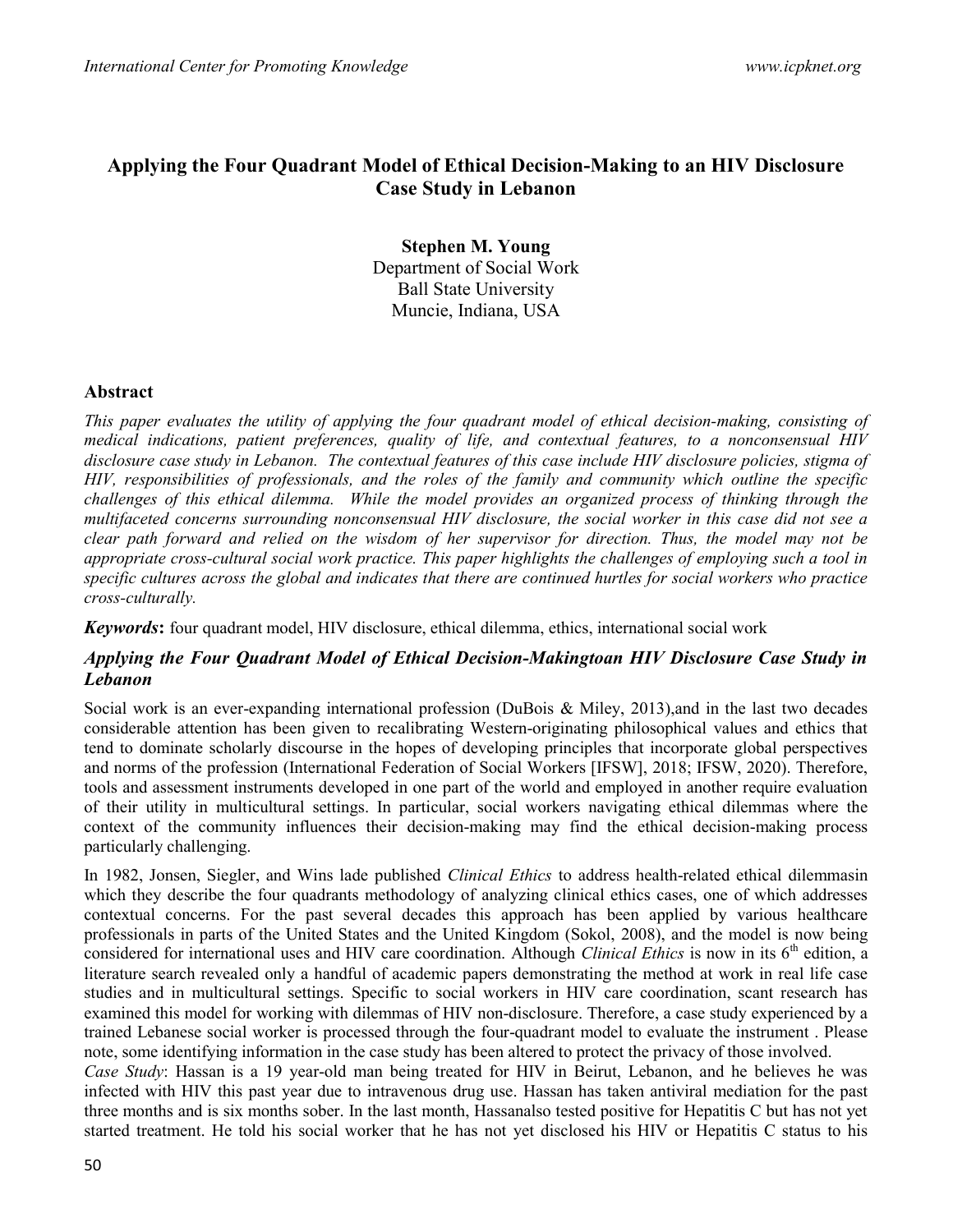girlfriend, Fatima, and that she is currently two months pregnant with their child. Fatima is 18 years-old and an active intravenous drug user. She is not a client of the host agency, and Hassan reported he does not know Fatima's HIV or Hepatitis C status. Hassan has reported Fatima is trying to stop using drugs due to her pregnancy. While both adults still live at home with their families, they have hidden the pregnancy from their parents as premarital sex is against the families' faith. Hassan told his social worker that she is the only other person who knows about the pregnancy. Since disclosing this information, the social worker has tried to convince him to bring Fatima in to get tested in order to get the treatment needed if she is infected, but the social worker believes that Hassan is intentionally stalling and not being cooperative. However, rapid response is needed due to the risks of transmitting HIV or Hepatitis C to Fatima and the unborn child. What should the social worker do?

Questioning to disclose a client's HIV status is a regular and challenging ethical and human rights concern for social workers and other health professionals around the world (Obermeyer, Baijal, &Pegburri, 2011). These concerns may be particularly challenging to Western-trained social workers who work in countries that do not have the legal and social frameworks to support Western non-disclosure ideals in relation to HIV transmission. In these instances, how can social workers balance the medical confidentiality, safety, and wellbeing of people living with HIV and the cultural norms and rights of those involved? When faced with these difficult ethical dilemmas, a systematic approach to sort through this challenge in reaching an ethical decision or recommendation for a client. Therefore, the purpose of the paper is to understand the goodness-of-fit between the four quadrants approach to ethical decision-making and HIV disclosure within the international social work profession.

## The Four Quadrants Approach

The four quadrants approach consists of four broad topics: medical indications, patient preferences, quality of life, and contextual features (Jonsen, Siegler, &Winslade, 2010). Each topic is represented by one of the four quadrants, within each quadrant are specific inquiries. See Table 1. The creators of this model stressed each quadrant is essential to the ethical decision-making process (Jonsen et al., 2010). Take specific note of the suggested hierarchy of the quadrants going from top down and left to right. The medical indications portion appears first, followed by the patients' preferences, and quality of life. Visually, the contextual features quadrant appears to be given the least priority. However, these contextual features are of specific interests to social workers intending to be culturally competent when practicing internationally.

| <b>Medical Indications</b>                                         | <b>Patient Preferences</b>                                                              |
|--------------------------------------------------------------------|-----------------------------------------------------------------------------------------|
| <b>Beneficence and Nonmaleficence</b>                              | <b>Respect for Patient Autonomy</b>                                                     |
| • What is the patient's medical problem? History?                  | Is the patient mentally capable and legally competent? Is                               |
| Diagnosis? Prognosis?                                              | there evidence of capacity?                                                             |
| • Is the problem acute? Chronic? Critical? Emergent?               | If competent, what is the patient stating about                                         |
| Reversible?                                                        | preferences for treatment?                                                              |
| • What are the goals of treatment?                                 | Has the patient been informed of benefits and risks,                                    |
| • What are the probabilities of success?                           | understood this information, and given consent?                                         |
| • What are the plans in case of therapeutic failure?               | • Has the patient expressed prior preferences (e.g.,                                    |
| • In sum, how can this patient be benefited by                     | advance directives)?                                                                    |
| medical care, and how can harm be avoided?                         | In sum, is the patient's right to choose being respected to<br>$\bullet$                |
|                                                                    | the extent possible in ethics and law?                                                  |
|                                                                    |                                                                                         |
| <b>Quality of Life</b>                                             | <b>Contextual Features</b>                                                              |
| Beneficence, Nonmaleficence, and Respect for                       | <b>Loyalty and Fairness</b>                                                             |
| <b>Patient Autonomy</b>                                            | • Are there family issues that might influence treatment                                |
| • What are the prospects, with or without treatment,               | decisions?                                                                              |
| for a return to normal life?                                       | • Are there provider (physician, nurse) issues that might                               |
| • What physical, mental, and social deficits is the                | influence treatment decisions?                                                          |
| patient likely to experience if treatment succeeds?                | • Are there financial and economic factors? Religious or                                |
| • Is the patient's present or future condition such that           | cultural factors?Are there problems of allocation of                                    |
| his or her continued life might be judged as                       | resources?                                                                              |
| undesirable?<br>• Are there plans for comfort and palliative care? | • Is there any conflict of interest on the part of the<br>providers or the institution? |

Table 1. The Four Quadrants Model from Jonsen, Siegler, &Winslade (2010)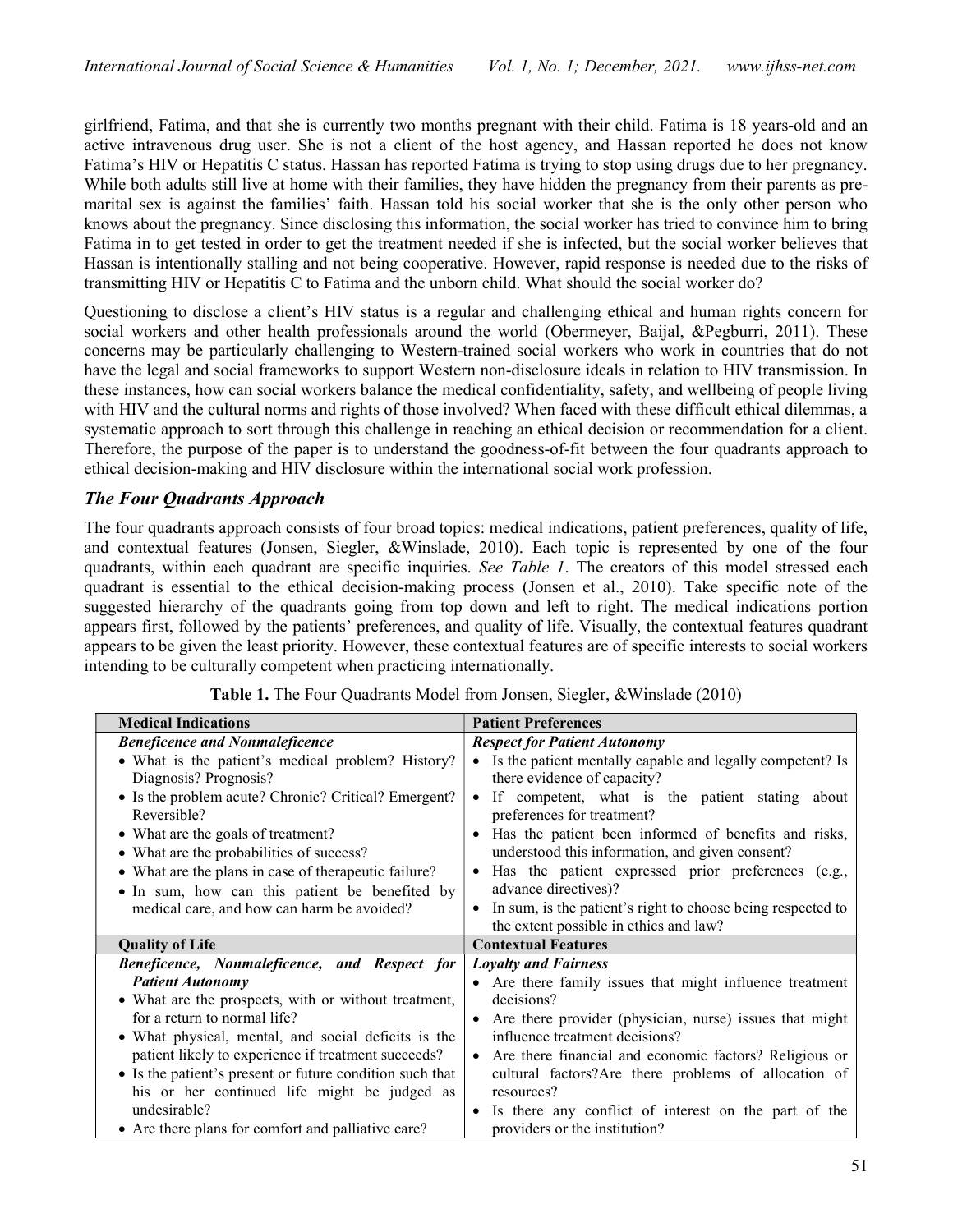## Medical Indications

The medical indications quadrant is the suggested starting point of any ethical case analysis (Jonsen et al., 2010). It requests health workers to review the critical issues surrounding a client's health, identify treatment options, and determine how the client can be benefited, if at all, by treatment (Jonsen et al., 2010). According to Hassan's social worker, his health would greatly benefit from Hepatitis C treatment, and his treatment would lessen the risk of transmission to others, including Fatima and the unborn child. Additionally, Fatima would benefit from being tested for HIV and Hepatitis C to better identify her current health needs and neonatal care. Without treatment, mother to child HIV transmission rates from range from 15-45% (WHO, 2015). These rates can be reduced to levels below 5% with effective interventions (WHO, 2015). Hepatitis C has a mother to child neonatal transmission rate of about 5% with or without treatment (Mok, Pembrey, Tovo, & Newell, 2005; WHO, 2015). However, there may be a slightly smaller risk (about 3% neonatal transmission) for those mothers who are also being treated for HIV through antiretroviral therapy (ART) (Snijdewind et al., 2015). Therefore, it would be medically ideal if the social worker could provide HIV care coordination and counseling to Fatima in order to better understand her risk factors, current HIV/Hepatitis C status, and health needs. Unfortunately, there is much unknown about Fatima's condition as the social worker only knows what Hassan has told her.

## Patient Preferences

The patient preferences quadrant focuses on the wishes of the client (Jonsen et al., 2010). Hassan appears competent and is not under the influence of substances. Three months ago, when he first told his social worker about Fatima, he agreed to bring her in for testing, but he has delayed this process and refused to share her contact information with his social worker. Since that disclosure, Hassan shuts down when asked follow-up questions about Fatima or her neonatal care. It appears as though he does not want Fatima to know about his HIV or Hepatitis C status, and he has not shared why he is reluctant to disclose this clarifying information with the social worker. Based on recent behavior, the social worker is concerned Hassan may stop meeting with her all together if she continues to press the issue. The social worker is also mindful that her ongoing rapport with Hassan may influence his sobriety status, treatment consistency, and long-term health needs.

Additionally, Hassan is financially dependent on his parents and they have been very active, both financially and emotionally, in his treatment for HIV and substance abuse. Hassan's parents call the social worker regularly and expect the social worker to talk candidly about Hassan's case so they can ensure appropriate treatment at home. Hassan told the social worker his parents would not let him see Fatima if they knew about her pregnancy. The social worker is concerned that if Hassan's parents find out she knows about Fatima and does not tell them, they may terminate Hassan's treatment with her agency. She ultimately fears the disruption in his treatment may jeopardize his long-term health. Fatima's preferences are not known in this situation.

# Quality of Life

All treatment interventions should aim to maintain or improve a client's quality of life (Jonsen et al., 2010). When evaluating the suitability of a treatment decision, it is important to consider how it will impact the client's quality of life and how likely it is to achieve the overall goals of treatment (Jonsen et al., 2010). In the case study, Hassan reported being happy about the pregnancy and wanting the responsibility of fatherhood. However, the social worker thinks she may be putting Fatima and the unborn child at risk of contracting life-complicating viruses by supporting Hassan's decision to stay quiet. If Fatima is positive for either HIV or Hepatitis C, it could strain Fatima's relationship with Hassan and make co-parenting challenging.

In addition, Hassan is currently looking for a job. His parents are hesitant for him to become employed because they are afraid if he has his own money, he will start using drugs again. With or without a job, the social worker has concerns that Hassan will be able to take full reasonability to ensure the financial stability and medical care of himself, his girlfriend, and their soon-to-be child.

## Contextual Features

As the authors (Jonsen et al., 2010) of this model acknowledged, every interaction with a client occurs within a larger social and political context. This final quadrant invites workers to consider contextual features and their relevance to the ethical analysis of the case. These features may include political, religious and cultural factors,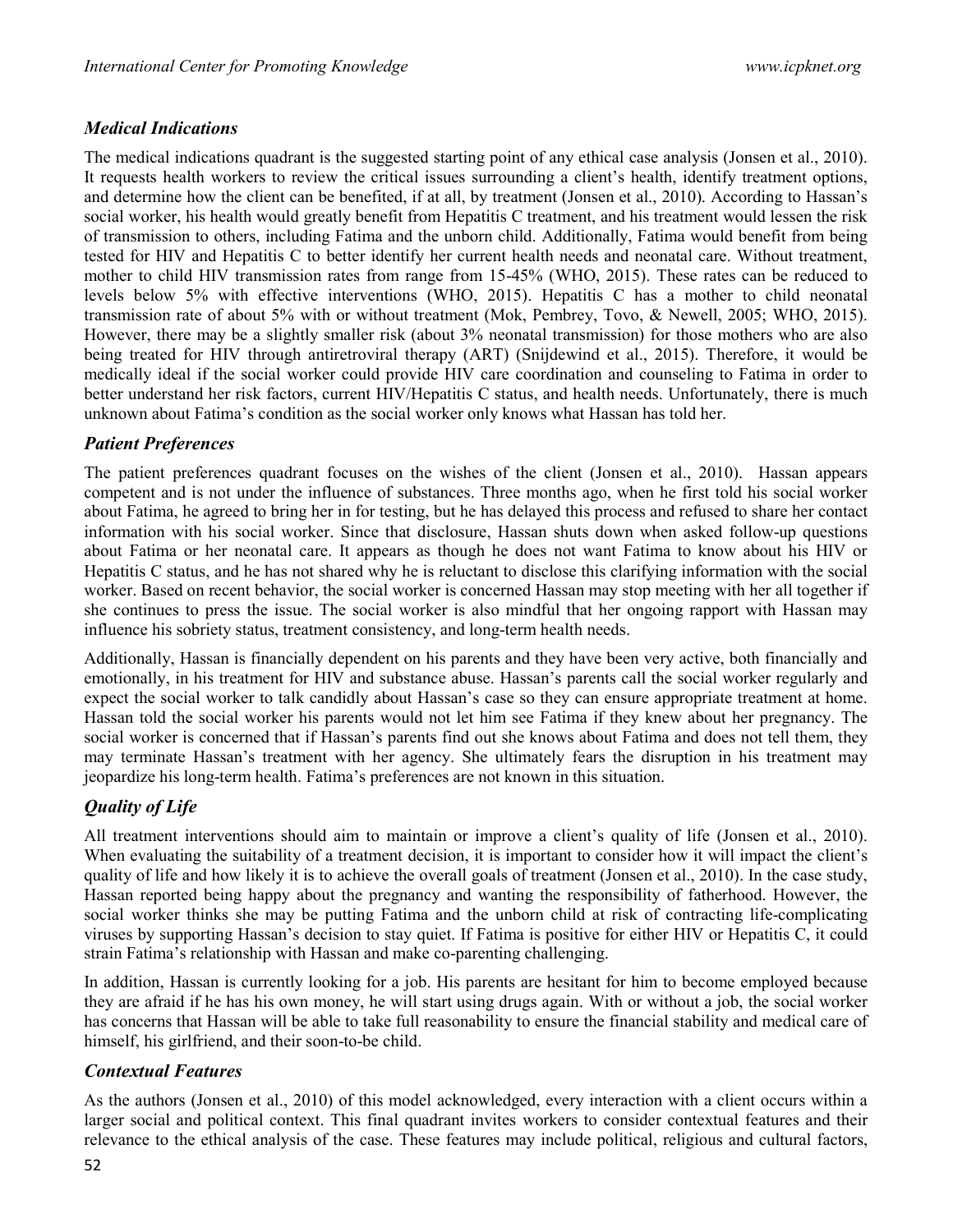confidentiality issues, financial, and the impact of the decision on the patient's family, community, or progression through treatment. The quadrant also encourages workers to reflect internally on any biases that might inform treatment decisions. As this final quadrant is less defined than the others, relevant issues may need to be parsed out into broader themes to create additional quadrants (Jonsen et al., 2010). In Hassan's case, the laws and procedures around HIV disclosure, HIV stigma, and the expectations of shared health information with his family complicate the analysis and are broken down into their own mini-quadrants.

HIV Disclosure Policy. While HIV status is considered protected in Lebanon, unless there is a serious risk of transmission to other people, health professionals or employers do not always respect confidentiality protocols with few (if any) consequences due to extreme stigma and cultural norms. In other countries in the Middle East, the majority of HIV testing is mandatory (e.g., part of the job hiring process) with little guidance on disclosure (Hermez, Petrak, Karkouri, &Riedner, 2010). Legal regulations, nationally, locally, and institutionally, will influence the type of institutional support for disclosure at health facilities that enable social workers and other health professionals to support their clients around disclosure.

For those countries with guidelines, laws, and policies that may authorize but not require health professionals to inform sexual partners about their clients' HIV-positive status, such as in Lebanon, the UN High Commissioner for Human Rights and UNAIDS (2006), suggests considering the following questions: 1) Has the HIV-positive person has been thoroughly counseled? 2) Has counseling failed to achieve appropriate behavioral changes? 3) Has the HIV-positive person refused to notify or consent to notification of partner(s); and 4) Does a real risk of HIV transmission to the partner(s) exists? In Hassan's case, the answer is 'yes' for all of these questions. Based on this guidance from the UN, the social worker has the option to inform Fatima of Hassan's HIV status due to her risks without his consent.

HIV Stigma. As stated previously, intense institutionalized stigma and discrimination around HIV has been a major challenge to prevention efforts in the Middle East (Abboud, Noureddine, Juijer, DeJong, &Mokhabat, 2010; Mumtaz; Riedner, & Abu-Raddad, 2014). In this region, there has been relatively little published research on ways to address HIV-related stigma and attitudes as discussing sexuality remains taboo and societal views continue to be very conservative and largely hostile towards intravenous drug use, premarital sex, and same-sex sexual behavior, which perpetuates silence around HIV transmission and makes estimating prevalence rates difficult.

Roles of Families and Communities. In locations where access to health and social services is deficient and kinship care continues to be strong, families may be perceived as being accountable for people who are unwell and therefore have a right to be knowledgeable about the HIV positive status of their family member (Li et al., 2007; Yoshioka &Schustack, 2001; Satyanarayana, Chandra, Vaddiparti, Benegal, &Cottler, 2009). If, as in India, close involvement of the family is thought to be in the best interest of the patient, then a social worker's breach of confidentiality can be seen as choosing to conform to local social norms rather than to national standards (Datye et al., 2006).

Roles of Professionals. In studies throughout the Middle East and parts of Africa, workers describe stress and uncertainty about how to respond when patients' refuse to disclose their status to partners or put children at risk (Evans &Ndirangu, 2009). For example, in Uganda, HIV counselors described wanting more guidance about what to do when members of discordant couples refused to disclose their HIV status to one another (Medley & Kennedy, 2010). Angotti et al. (2014) discussed the strain between social and ethical norms of rural African communities and the testing and disclosure standards based on Western concepts that emphasize individual rights. Such evidence suggests that policy debates about confidentiality and facilitated disclosures of HIV status are pertinent to difficult challenges that care workers face in their daily work, and that if common ground can be found between the values of patient privacy and protection of public health, then this should be converted into better guidance to health workers (Angotti et al., 2014).

Physicians are given final authority to decide on disclosure in some countries, as detailed in a comparative study in Asian and Middle Eastern countries where 80% of Saudi physicians stated they would reveal a patient's HIV status to his or her family without consent (Mobeirrek et al., 2008). Practitioners may think they know better than low-income or uneducated clients, particularly women, and they involve family members as a way of identifying hierarchies within families in order to make health decisions on behalf of patients (Chandra, Deepthivarma, &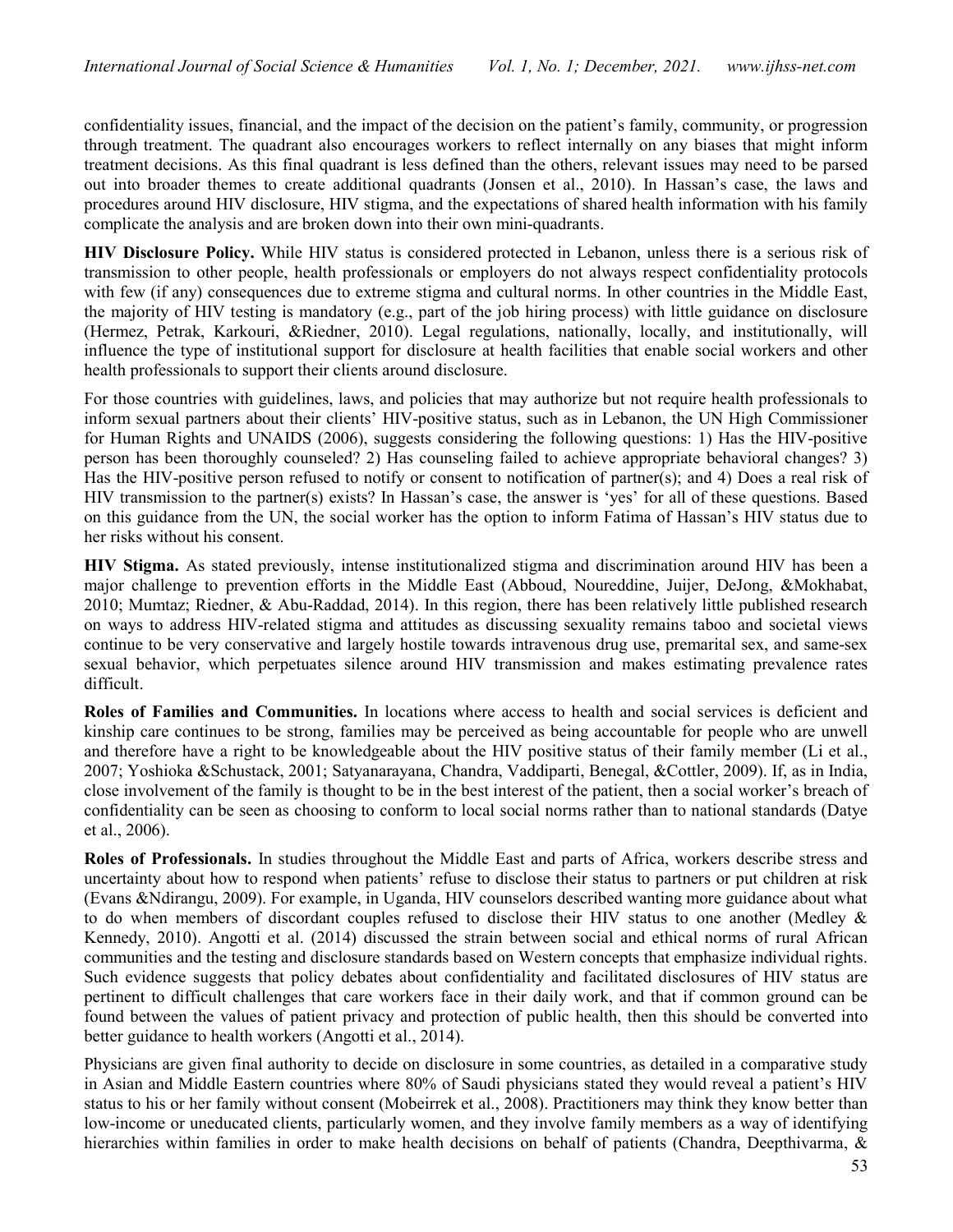Manjula, 2003). A qualitative study from Lesotho found that when health professionals kept patients' HIV status strictly confidential, some family caregivers lacked crucial information needed to secure appropriate medical care for their loved ones (Makoae&Jubber, 2008).

## Recommendation Based on the Four Quadrant Model

Completing the ethical decision-making model allows the social worker to think through these important considerations and documenting the opposing sets of values before making a decision: Those designed to respect clients' confidentiality and those meant to assist and protect those around the client. Social workers may be challenges by conflicting values and may feel that disclosure to family members is preferable, either to rally support for an HIV-positive person or because they feel responsibility to those around that person if patients refuse to disclose themselves (Seidel, 1996). Based on the findings from working through the model with the case study, the social worker has the option and legal backing to inform Fatima of her risks. However, the legal support to disclose does not assuage the social worker's fears of long-term damage to Hassan's treatment. While the model provides a structured process of thinking through the multifaceted concerns surrounding discloure, the social worker did not see a clear path forward and relied on the wisdom of her supervisor for direction.

## **Discussion**

A persistent question for social workers across the globe, highlighted by this case study, is: "What are universal truths in social work ethical practice?" Will social work values and ethical principles always be reliant on local perspectives and customs or are some standards relevant to all societies? Is it correct to assert that social work practicioners across the globe should promote social and economic equality, uphold the dignity and worth of people, and strengthen the recognition of the importance of human relationships? As an international profession, can we commit to supporting, influencing, and enabling structures and systems that address the root causes of oppression and inequality?

Since the arrival of strict confidentiality statues and regulations (e.g., HIPPA in the United States, etc.) around the world, Western-trained social workers are mandated to protect client confidentiality (Reamer, 2013). In many cultures, with some exceptions (e.g., dangers with potentially imminent risk), social workers and other paraprofessionals are limited in sharing their client's private information to the client's family members without explicit consent. Yet many cultures consider the family unit to be so primary in the care of the client that social workers are anticipated to provide relevant information about their clients to family members, as the privacy of the client is considered secondary (Reamer, 2013). Not all cultures recognize the Western ideals of informed consent. (Nijhawan et al., 2013). Moreover, there are cultures where the family members share private information to the social worker about the client anticipating that the social worker will not relay this information back to the client (e.g., if a client has a poor health prognosis, the family is planning to put the client in a nursing home, etc.) (Mobeireek et al., 2008).

The relevance of the universalism vs. relativism debate has increasingly grown as more and more social workers work cross-culturally both internationally and in diversifying countries (Healy & Link, 2012). Stakeholders in the international human rights movements wrestle with extent to which individual human rights overtake assertions of national or cultural norms. For example, the African scholar Cobbah (1987) objects to what he labels "the individualistic bias of human rights treaties (p. 316)." He states that universal declarations are "a product of Western liberal ideology" and cites similarities between this cultural standardization and colonial rule (Cobbah, 1987, p. 316). Fearing the type of cultural change that human rights promotes, Cobbahposits the international promotion of human rights may be akin to a Trojan horse sent in to corrupt African principles. Likewise, the African (Banjul) Charter on Human and Peoples' Rights(ACHPR, 1981) posits the necessity to "eliminate every discrimination against women" (p. 10) but also highlights the duty to "preserve the harmonious development of the family" and to uphold traditional values (as cited in Murrey, 2001, p. 9). The Banjul Charter (1981) suggests international treaties should incorporate principles of communalism, such as respect, restraint, hierarchy, responsibility, and reciprocity, and "groupness, sameness and compatibility" rather than individual freedoms (as cited in Murrey, 2001, p. 9). Some of these values may be more likely to be accepted by social work (such as responsibility and reciprocity) than others (like hierarchy and restraint) in aim of social justice.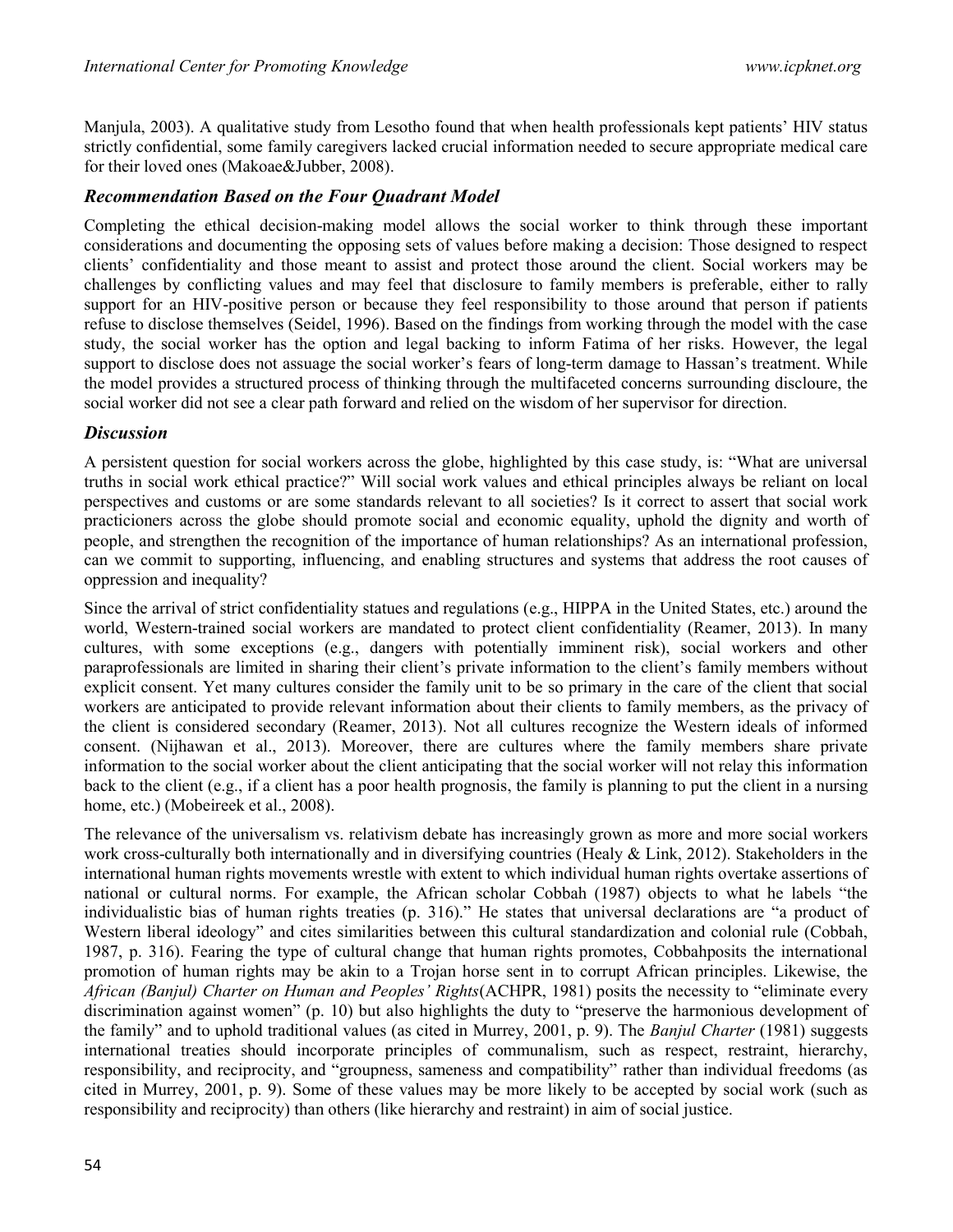Social work's core values and codes of ethics from numerous countries and international groups demonstrates a high level of similarity in regard to fundamental social work values (DuBois & Miley, 2013; IFSW, 2020), suggesting a modest amount of universalism, but individual practitioners may employ a relativist argument attractive in certain situations. For example, some social work principles and ethical decision-making models fail to recognize the legitimacy ofa communalist perspective of some countries, as articulated by the Banjul Charter(2001), and strongly favor the individualistic perspective. In its most aggressive and competitive form, individualism overlooks the value of mutual support, community building, beneficence, and cooperation. Conversely, a communalist perspective holds important values that should be attuned toin global international social work principles and future ethical decision-making models in diverse international communities.

### Implications for International Social Work Practice

The discussions of universalism vs. relativism are bound to continue in the decades ahead as the profession continues to grow and diversify. For those professions who are Western-trained or employ Western-created interventions and ethical decision-making tools, such as the four quadrant model, must consider what is in the best interest of their clients alongside what can be known from the evidence-based and culturally-informed literature. One particularly challenging aspect of this discussion is that while there is growing consensus on some international ethical issues, others must be informed by the specific cultural norms and policies. Ideas of selfdetermination, confidentiality, and client privacy are crucial aspects of ethical practice everywhere, the application of those ideas may differ greatly across various contexts. Therefore, practitioners must not employ these principles indiscriminately with their clients without fully understanding the culture, norms, policies, and contexts in which they work. Therefore, it is strongly encouraged for social workers engaged in cross-cultural work to complete a scathing internal inventory for potential ethical hubris. Social workers can follow in the footsteps of cultural anthropologists who for decades have emphasized the importance of entering another culture with empathy, humility, and a deep respect for the worldview of those with whom they work (La Brack & Bathurst, 2012).

#### Application of the Four Quadrants Approach in International Social Work

How appropriate, then, is this tool for international social work use? It appears the tool is beneficial for social workers who want to systematically think through and document the various ethical aspects of a case, which can be helpful when justifying decisions. However, the vague and non-directive nature of the four quadrants model does not often end with a clear answer for practitioners, as indicated in our case study, which social workers should be aware of before spending valuable time completing the quadrants. For international application, on the other hand, being vague and non-directive about a case's contextual features could be framed as a strength of the tool. Notably, someone who understands the local customs, values, and ethics may employ the tool more successfully than an outsider. For example, a social worker raised and educated in Lebanon would be more likely to prioritize the contextual features more accurately when working with Hassan than a U.S.-trained social worker. If global social work associations want to enhance the application of the four quadrants approach for international social workers all, they may wish to consider developing an accompanying piece prioritizing a hierarchy of values or concerns for specific countries and/or regions in more culturally relevant ways. However, without a clear understanding of the most important values and concerns of a specific nation or geographic region, the four quadrant ethical decision-making model cannot be recommended for international social work use. Even with a pristine understanding of local values, non-consensual HIV disclosure has irreparable consequences to clients. Instead, social workers should seek guidance from skilled clinical supervisors and peers to support their client with the difficult decisions of how and when to disclose their HIV status to their loved ones.

### Conclusion

Hopefully, this beginning analysis to assess the goodness-of-fit of the four quadrant model within the international social work profession demonstrated that ethical decision-making is highly complex in cross-cultural contexts. There is a challenging and ongoing discussion of the extent to which social worker values can be applied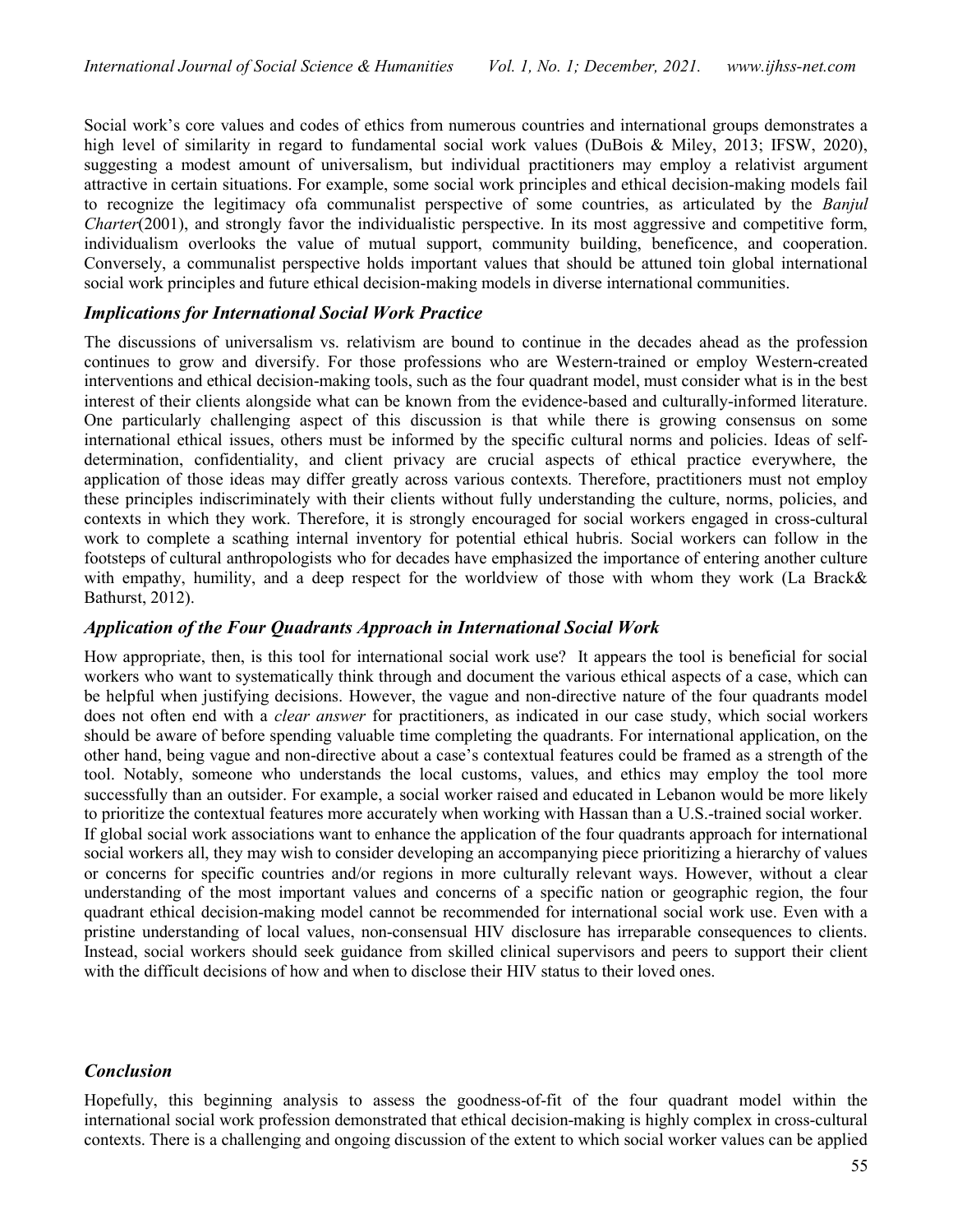universally (IFSW, 2018; IFSW, 2020). The four quadrant approach for case analysis and decision-making has both strengths and limitations, and overall, is recommended for instances with social workers who want to clearly document their systematic analysis of ethical dilemmas, but not for social workers who want a specific recommendation from the model. In addition, more research and evaluation are needed to explore how the ideas of communalistic values can be better incorporated intoWestern and international ethical decision-making practices.

### References

- Abboud, S., Noureddine, S., Huijer, H. A., DeJong, J., &Mokhbat, J. (2010). Quality of life in people living with HIV/AIDS in Lebanon. AIDS Care, 22(6), 687-696.
- African Charter on Human and People's Rights (ACHPR) (1981). Banjul Charter. Retrieved from http://www.achpr.org/instruments/achpr/#a18
- Angotti, N., Frye, M., Kaler, A., Poulin, M., Watkins, S. C., &Yeatman, S. (2014). Popular moralities and institutional rationalities in Malawi's struggle against AIDS. Population and Development Review, 40(3), 447-473.
- Chandra, P. S., Deepthivarma, S, &Manula, V. (2003). Disclosure of HIV infection in South India: Patterns, reasons and reaction. AIDS Care, 15(2), 207-215.
- Cobbah, J. A. M. (1987). African values and the human debate: An African perspective. Human Rights Quarterly, 9, 309-331.
- Datye, V., Kielmann, K., Sheikh, K., Deshmukh, D., Deshpande, S., Porter, J., &Rangan, S. (2006). Private practitioners' communications with patients around HIV testing in Pune, India. Health Policy  $\&$ Planning, 21(5), 343-352.
- DuBois, B. L.,  $\&$  Miley, K. K. (2013). Social work: An empowering profession ( $8<sup>th</sup>$  eds). Pearson,
- Evans, C., &Ndirangu, E. (2009). The nursing implications of routine provider-initiated HIV testing and counseling in sub-Saharan African: A critical review of new policy guidance from WHO/UNAIDS. International Journal of Nursing Studies, 46(5), 723-731.
- Healy, L. M. (2007). Universalism and cultural relativism in social work ethics. International Social Work, 50(1), 11-26.
- Healy, L. M., & Link, R. J. (2012). Handbook of international social work: Human rights, development, and the global profession. New York, NY: Oxford University Press.
- Hermez, J., Petrak, J., Karkouri, M., &Riedner, G. (2010). A review of HIV testing and counseling policies and practices in the Eastern Mediterranean Region. AIDS, 2, S25-32.
- International Federation of Social Workers (IFSW) (2018). Global social work statement of global ethical principles. Retrieved from https://www.ifsw.org/global-social-work-statement-of-ethical-principles/
- International Federation of Social Workers (IFSW) (2020). 2020 to 2030 global agenda for social work and social development framework: "Co-building inclusive social transformation. Retrieved from https://www.ifsw.org/2020-to-2030-global-agenda-for-social-work-and-social-development-frameworkco-building-inclusive-social-transformation/
- Jonsen, A., Siegler, M., &Winslade, W. (1982). Clinical ethics. New York: McGraw-Hill.
- Jonsen, A., Siegler, M., &Winslade, W. (2010). Clinical ethics. Seventh Ed. New York: McGraw-Hill.
- La Brack, B., & Bathurst, L. (2012). Anthropology, intercultural communication, and study abroad. In M. Vande Berg, R. M. Paig, & L. K. Hemming (Eds.), Student learning abroad: What students are learning, what they're not, and what we can do about it (pp. 188-214). Sterling, VA: Stylus.
- Li, L., Sun, S., Wu, Z., Wu, S., Lin, C., & Yan, Z. (2007). Disclosure of HIV status is a family matter: Field notes from Child. Journal of Family Psychology, 21(2), 307-314.
- Njhawan, L. P., Janodia, M. D., Muddukrishna, B. S., Bhat, K. M., Bairy, K. L., Udupa, N., &Musmade, P. B. (2013). Informed consent: Issues and challenges. Journal of Advanced Pharmaceutical Technology and Research, 4(3), 134-140.
- Makoae, M. G., &Jubber, K. (2008). Confidentiality or continuity? Family caregivers' experiences with care for HIV/AIDS patients in home-based care in Lesotho. Journal of Social Aspects of HIV/AIDS, 5(1), 36-46.